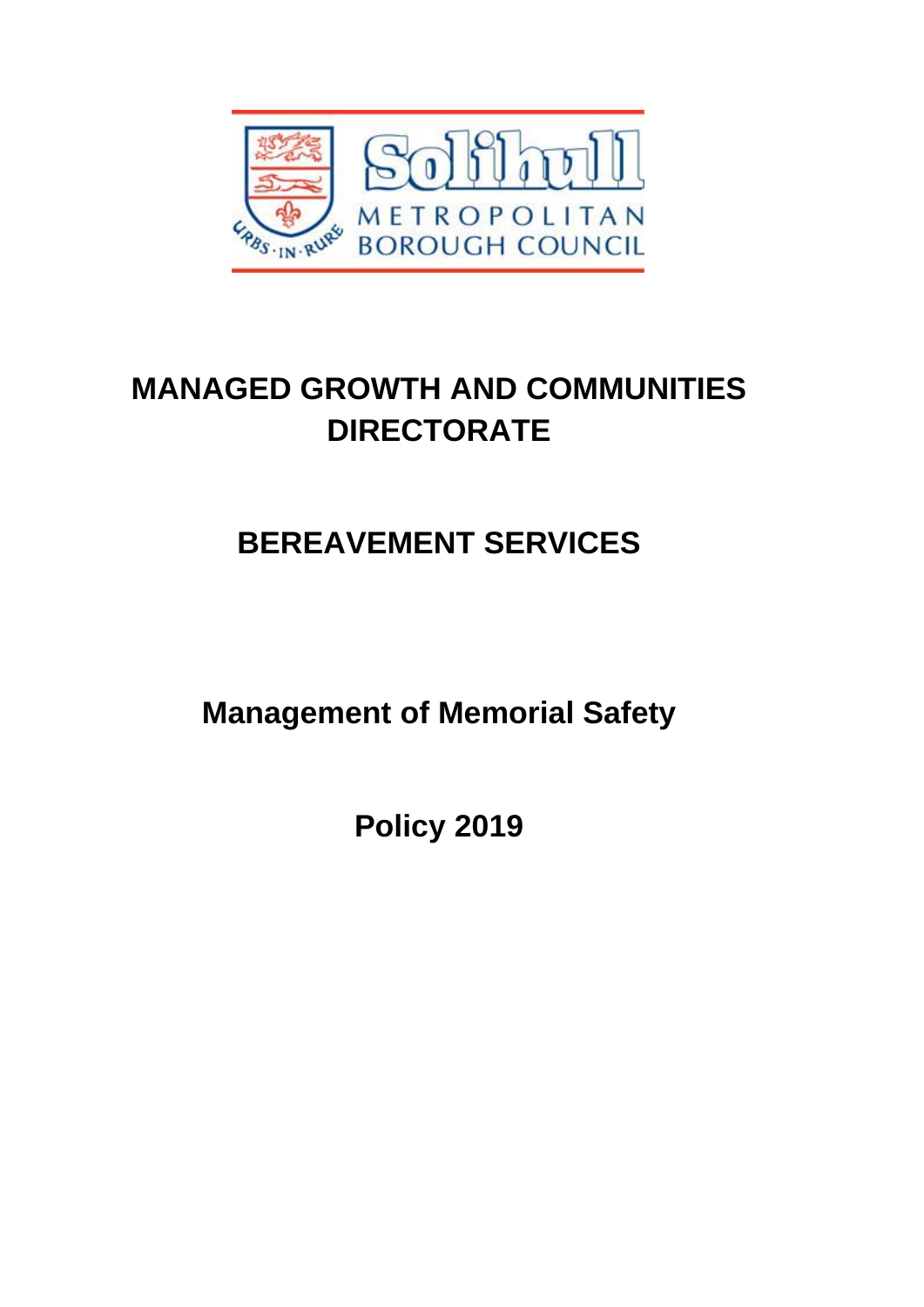## **1.0 Introduction**

- 1.1.1 Solihull MBC recognises that it has a duty of care to ensure the safety of employees, contractors and all visitors who enter our Cemeteries; this includes the management of memorials.
- 1.2 Under the Local Government Act 1972, the Local Authorities' Cemeteries Order 1977, the Health and Safety at Work Act 1974 and the Management of Health and Safety at Work Regulations 1999 SMBC has a legal obligation to implement a programme of memorial safety inspections.
- 1.3 This Policy is based upon the principles set out in the Ministry of Justice paper 'Managing the Safety of Burial Ground Memorials – practical advice for dealing with unstable memorials'.
- 1.4 A memorial can be either a temporary or permanent structure which commemorates a deceased person and may include the following:
	- Headstone:
	- Kerbs;
	- Posts;
	- Crosses:
	- Vases:
	- Railings;
	- Any other item as appropriate.
- 1.5 Where memorials are identified as being unsafe the Local Authority has a responsibility to take remedial action in proportion to the risk associated with that memorial.
- 1.6 The purpose of this document is to describe a structured approach to the management of any unsafe memorials within its cemeteries.
- 1.7 Memorials are not the property of the Council but of the bereaved families who purchased them. They have immense emotional value to these families and represent their memories of their loved ones. It is therefore essential that any work to any memorial is carried out in with extreme sensitivity. It is also desirable to ensure that memorials are not removed en masse and subsequently have a detrimental effect on the character of the cemetery.
- 1.8 It is also important to recognise that different religious and ethnic groups have specific requirements with regard to memorials.
- 1.9 Across all three of Solihull's cemeteries there are approximately 20,000 graves, most of which have a memorial.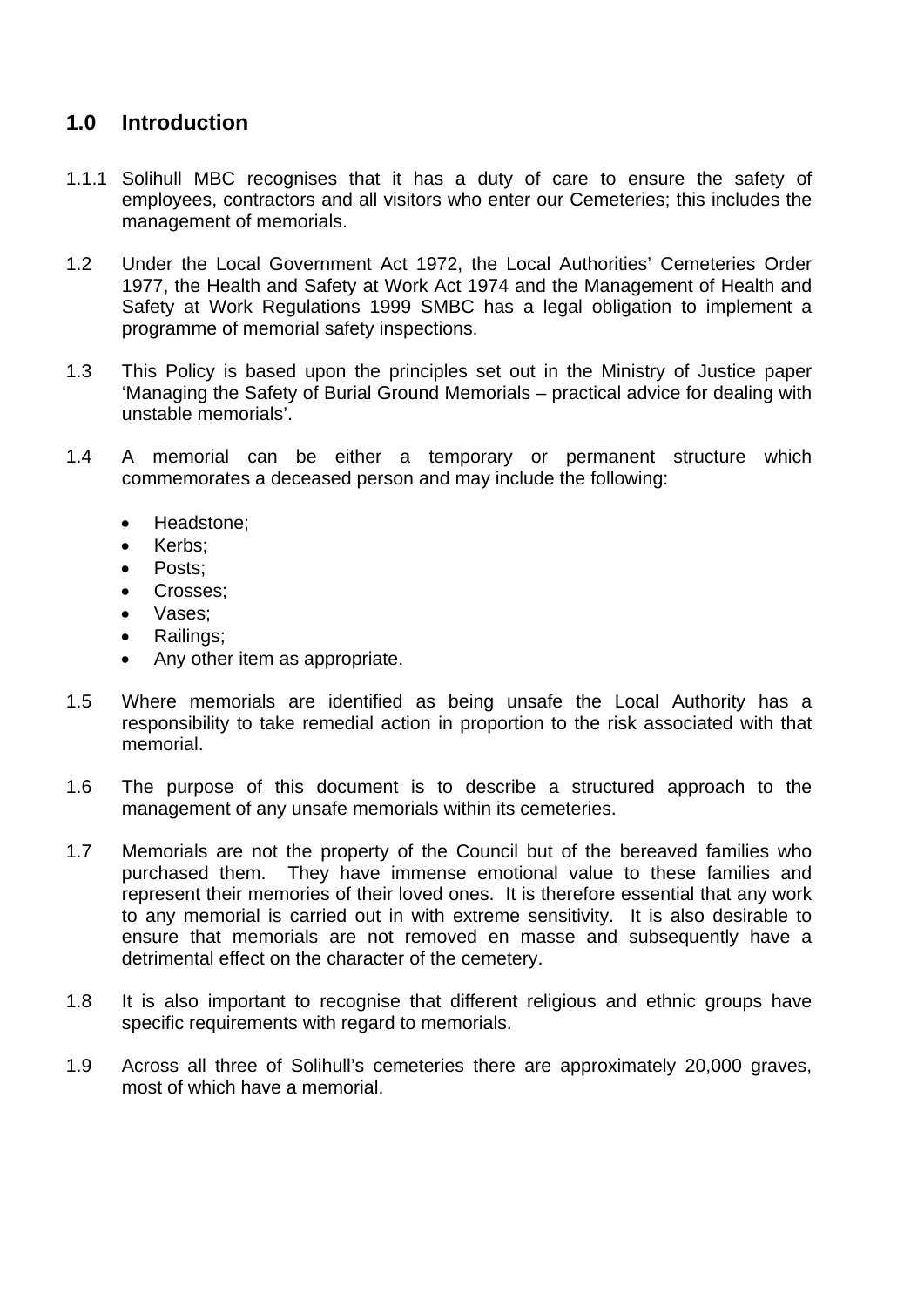## **2 Responsibility for the Safety of Memorials**

- 2.1 The following parties have a responsibility for the safety of memorials within the authority's cemeteries:
	- (a) Solihull MBC has a legal obligation to ensure the safety of everyone within its cemeteries;
	- (b) The owner of the "Exclusive Right of Burial" for any grave, on which a memorial is located, has a responsibility to maintain the memorial so as not to present a hazard;
	- (c) The memorial mason has a requirement to fix a memorial in accordance with the Authority's Cemetery and Crematorium Policy 2019 and within the British Register of Accredited Memorial Masons guidelines.

### **3 Notice of Intent**

- 3.1 The management of memorial safety involves the periodic assessment of memorials as part of a planned exercise. Where action is needed following this assessment the measures used to control any risk should be proportionate to the level of the risk.
- 3.2 Prior to any inspection programme starting, all reasonable steps will be taken to inform grave owners and visitors to cemetery sites that an inspection programme will commence with the specific intention to identify and remove any danger from unsafe memorials.
- 3.3 This will involve the following:
	- (a) Placing signs on the section of the cemetery where work is being undertaken;
	- (b) Placing notices in local newspapers, and other forms of media as appropriate;
	- (c) Provide training for all staff to deal with any specific queries regarding the inspection programme and any actions to be taken.

## **4 Action Required**

4.1 Before beginning any inspection programme the operators involved should have knowledge of the different types of memorial to be found at each site including the different designs and materials and especially at Robin Hood Cemetery any memorials which are of particular historical and social importance. Also of significance is the location of memorials and the likelihood of members of the public visiting or walking past the memorial.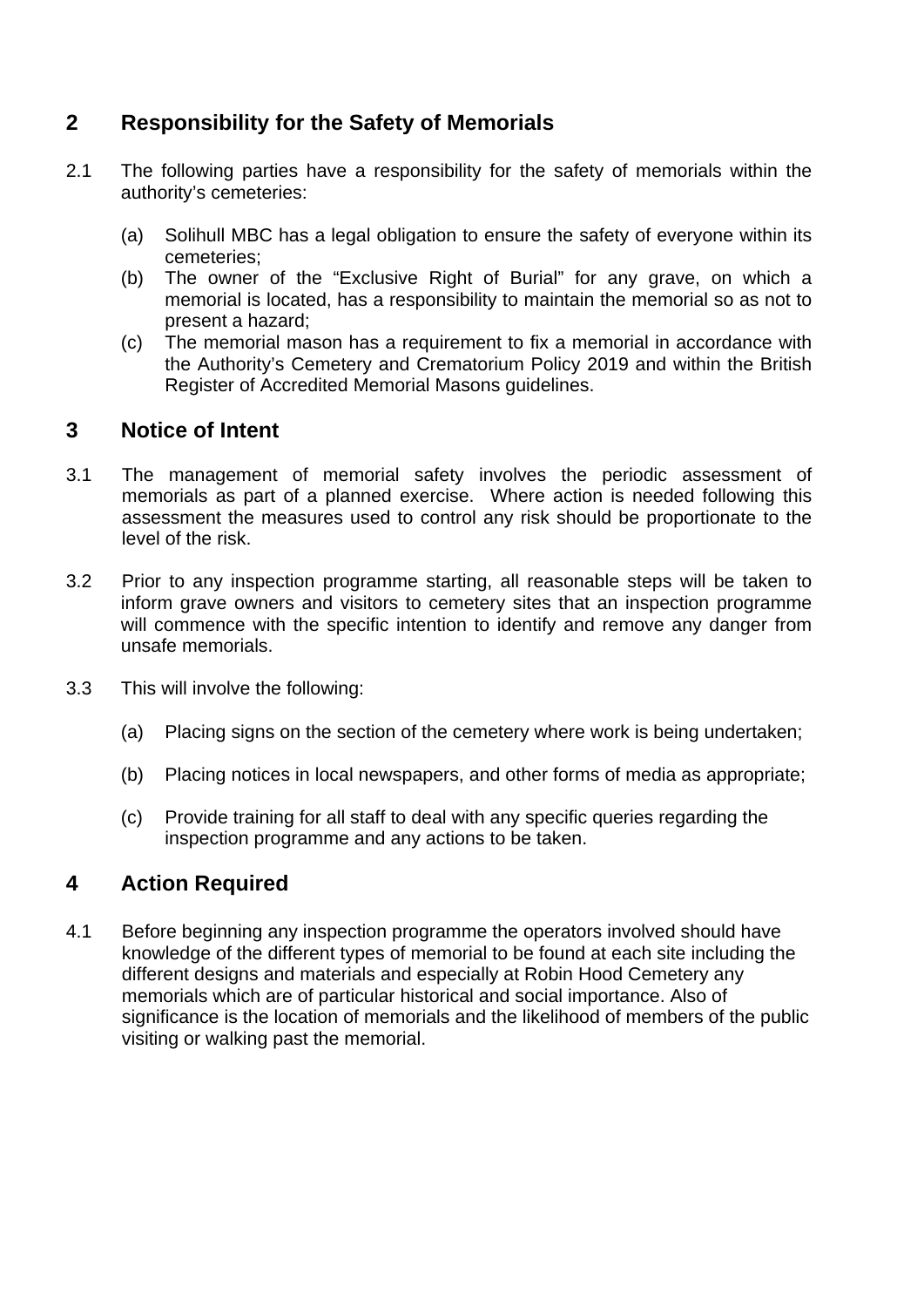- 4.2 Consideration must also be given to how any memorials found to be dangerous are to be treated. They could be:
	- a) Secured in their current location;
	- b) Burial or part buried within the grave area;
	- c) Repaired;
	- d) Cordoned off with tape and or fencing.
- 4.3 Whichever method is chosen has implications both for the public's experience and perception of the service, together with Solihull MBC's available budget.
- 4.4 With regards to cost implications, it is the grave owner's responsibility to maintain the memorial and keep it in good repair. However, it is the case not all owners are traceable and that many memorials will have to be dealt with at the Local Authority's expense.
- 4.5 When the memorial safety inspections are carried out each memorial will be rated:

Red – pose an immediate danger Amber – may pose a danger in the next 5 years Green - no danger

- 4.6 Any memorials which are rated Red will need to be dealt with immediately as they pose an imminent danger. Once the memorial has been made safe all reasonable steps should be made to contact the owner of the grave to ask for it to be suitably repaired. Each memorial will be assessed to decide upon the best course of action which may include laying the memorial flat or cordoning off, depending upon location, degree of risk and cost.
- 4.7 Each memorial will be assessed to decide if immediate repair is required and will depend upon degree of risk and cost. In such cases where a delay in tracing the owner would mean that the risk remained, the Authority will consider undertaking the repair at its cost.
- 4.8 Many memorials will be rated Amber. This is because they have the potential to be dangerous either through being unstable to some degree but, perhaps, still with dowels intact, or with a crack in the stonework that does not run throughout. These memorials may require repairs to ensure their future safety but do not require immediate action. These memorials should not be repaired without notification to the grave owners or the Authority in accordance with the Local Authorities' Cemeteries Order (LACO) 1977.
- 4.9 Any work on memorials within the consecrated areas at Robin Hood requires a Faculty, in addition to the notification required by LACO 1977. The local diocese should also be advised of any emergency work where the memorials pose an imminent danger to the public.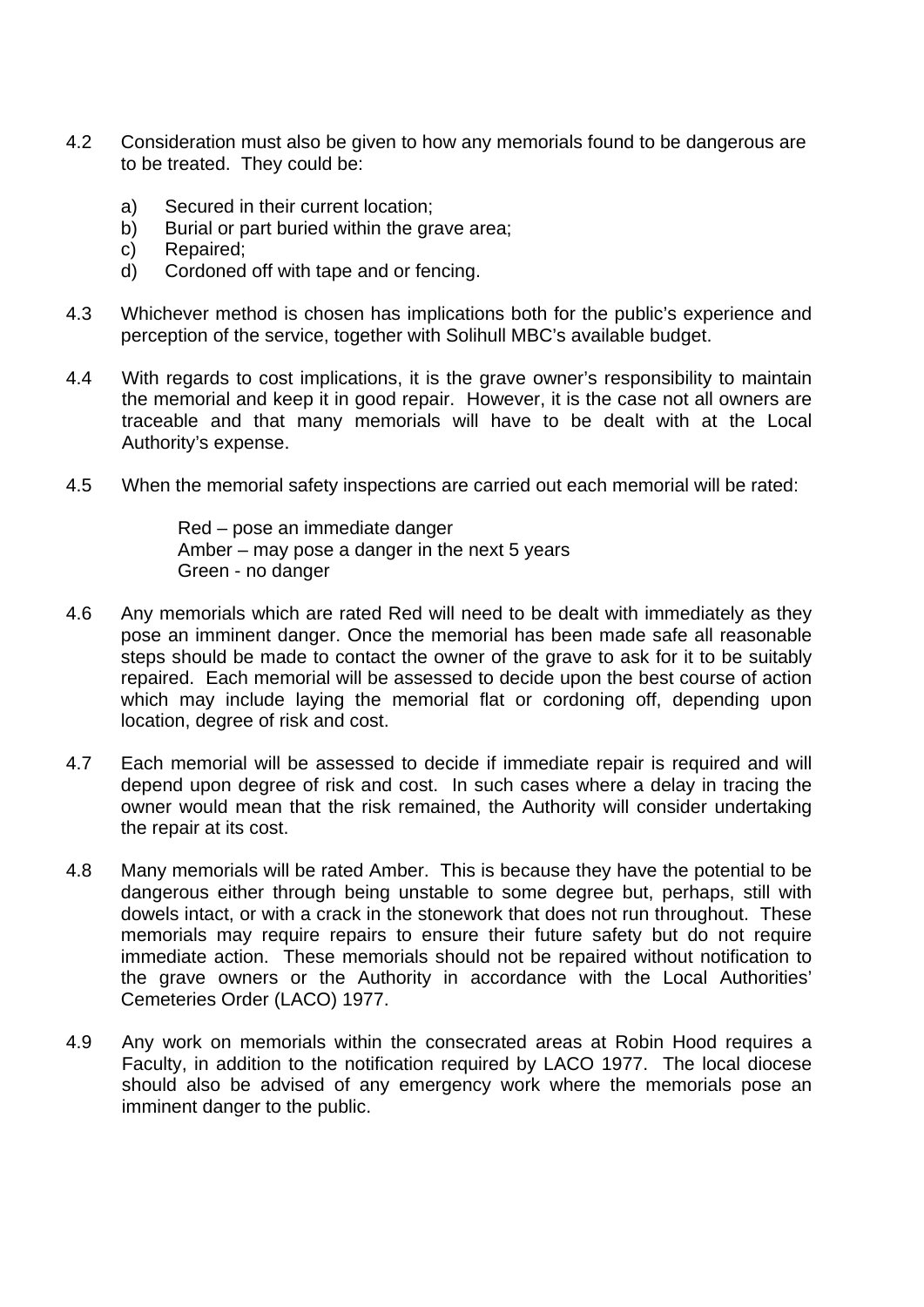## **5 Consideration and Methodology for Memorial Inspection**

- 5.1 To enable full and effective implementation of this Policy, it is dependent on sufficient resources being made available to carry out inspections and undertake any required remedial action identified.
- 5.2 All operatives involved in the process will receive relevant training.
- 5.3 All memorials will be inspected on an on-going 5-year rolling programme.
- 5.4 The testing methodology will comprise of the following:
	- a) Visual Inspection for any obvious signs that the memorial may be unsafe checking; condition – for any sign of cracks or other evident damage and foundation – for surrounding ground conditions;
	- b) A firm but steady hand pressure will be applied to the memorial to help identify any stability problems;
	- c) Memorials over 2.5 metres in height will be inspected by a qualified Structural Engineer.
- 5.5 In addition to the inspection programme identified, a memorial should also be inspected when:
	- a) It is on or adjacent to a grave to be excavated;
	- b) Any member of staff, contractor, memorial mason or visitor is concerned that a memorial may be unsafe;
	- c) A memorial has recently been repaired or installed.
- 5.6 Records will be maintained of the date of inspection for all memorials. The following details will be recorded:
	- a) Site, section and grave number;
	- b) Type of damage (if any);
	- c) Action taken to make memorial safe (if any);
	- d) Date and signature of person inspecting.
- 5.7 Stability of memorials will be categorised as follows:
	- a) Red- Unsafe requires immediate attention;
	- b) Amber- Minor damage will require retest in 12 months;
	- c) Green- Stable retest in 5 years time.
- 5.8 The inspector will decide the best way to deal with any hazard which poses immediate danger at the time of the inspection. The options to be considered areas follows:
	- a) Temporary support in it's current position;
	- b) Cordoned off with tape or fencing;